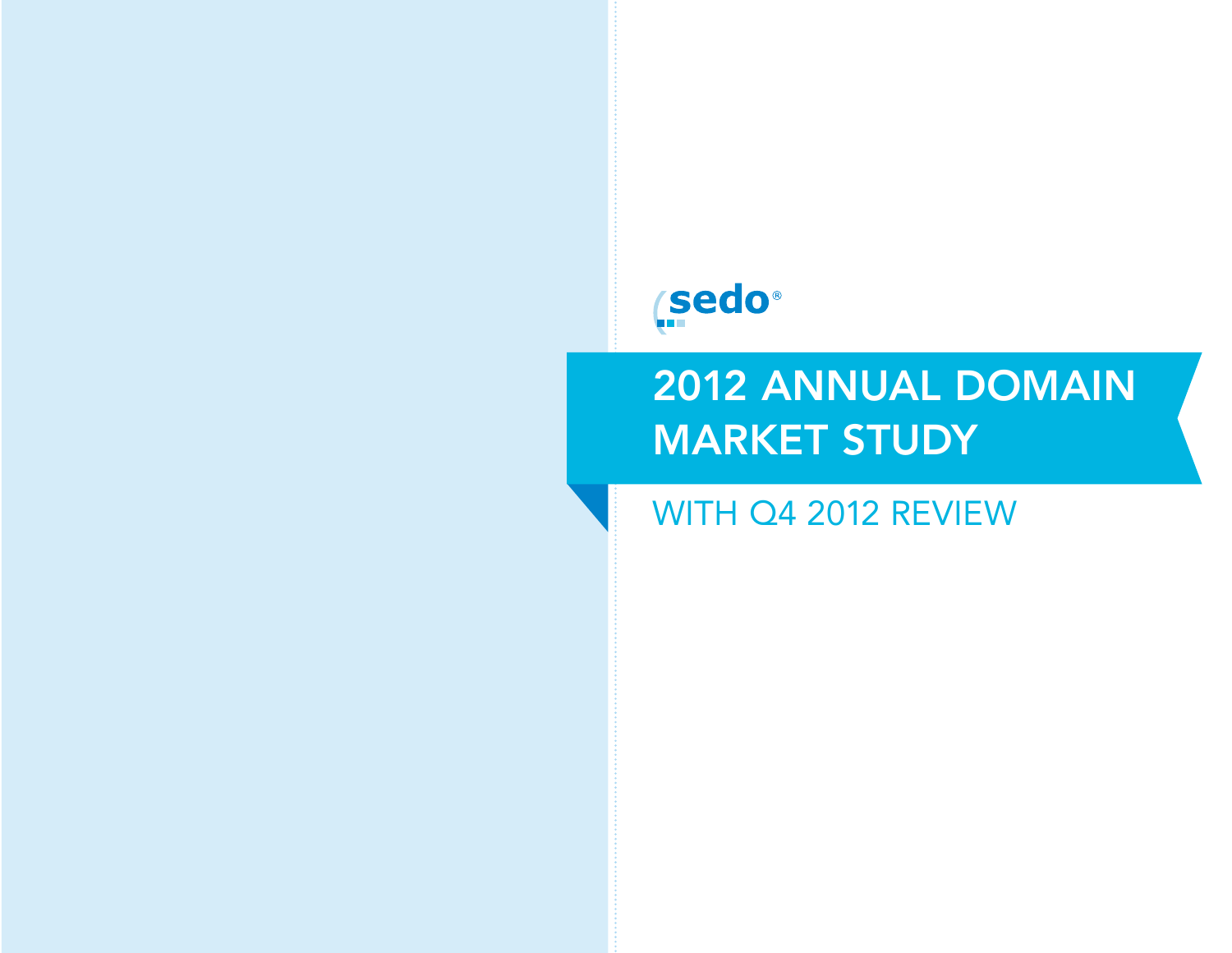# **sedo**

Sedo's Annual Domain Market Study for 2012 shows another stable twelve months for the industry. Over the course of 2012, a total of 36,181 domain transactions took place on Sedo's marketplace. The mean average price across all domain sales was \$1,885, while the median price was \$600. The strongest quarters in terms of sales volume and value were Q1 and Q2. Buy Now sales accounted for the largest percentage of sales over the course of the year, maintaining their position as the favored sales channel at Sedo.

#### HIGHLIGHTS INCLUDE:

- An 11% increase in Buy Now sales in 2012 as compared to 2011
- A number of high value ccTLD sales making their way into the top 10 sales of the year
- ▶▶ Increases for some ccTLD mean prices during 2012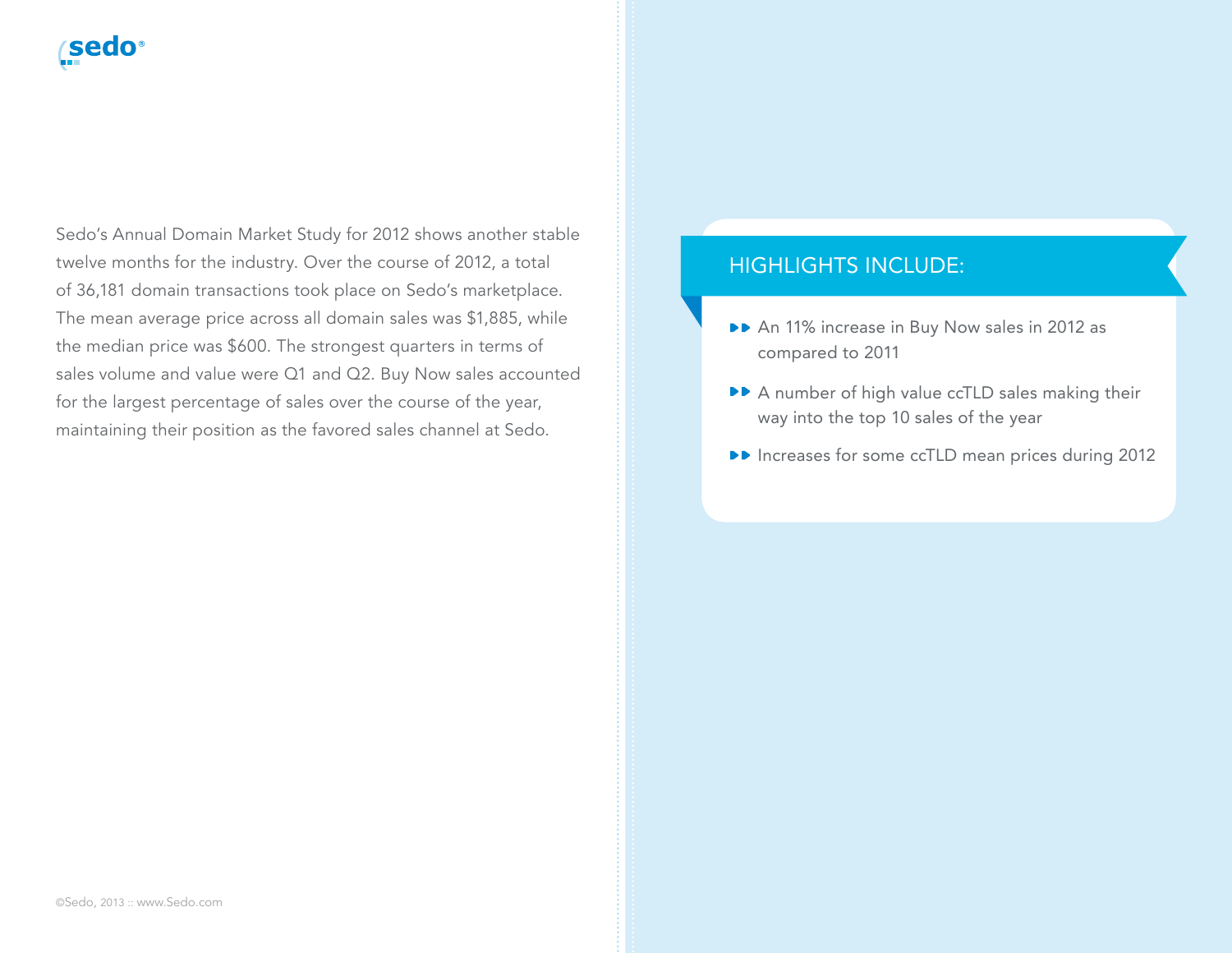# 1. TOP TLDs SOLD IN 2012

With 48% of all sales, .com remained the top TLD sold at Sedo during 2012, followed by .de, which accounted for 15%. Compared with 2011, .com sales were up by 4% while .de sales decreased by 3%. While the .me extension made its way into the top ten most frequently traded TLDs, .co dropped out of the list. In total, nearly 160 different TLDs were traded at Sedo during 2012.

# TOP TLDs SOLD IN 2012

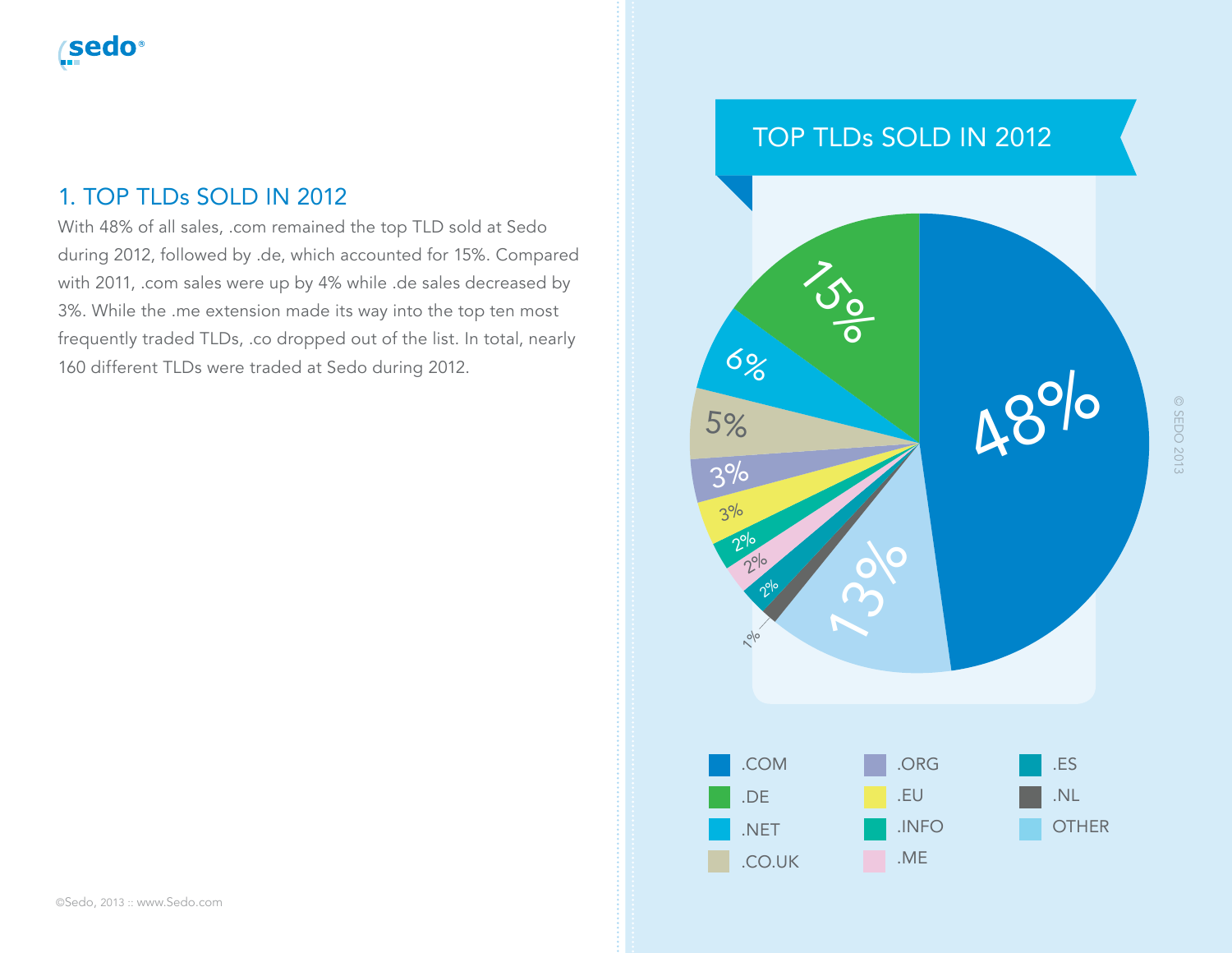# 2. DOMAIN BUYERS AND INTERNATIONALITY

Sedo is the only truly global marketplace for domain names, successfully connecting buyers and sellers via both our website and our industry-leading brokerage team. Working across languages and across continents, our brokers closed over 2000 sales during 2012, accounting for a total value of over \$19 million—almost 25% of total sales volume during 2012. Sedo reached buyers in over 160 countries during 2012, thanks in part to our partnerships with leading registrars like Go Daddy, who help distribute our inventory to buyers globally. More than half of all buyers throughout 2012 originated in Sedo's two largest markets, the US (28%) and Germany (24%).

# DOMAIN BUYERS BY COUNTRY

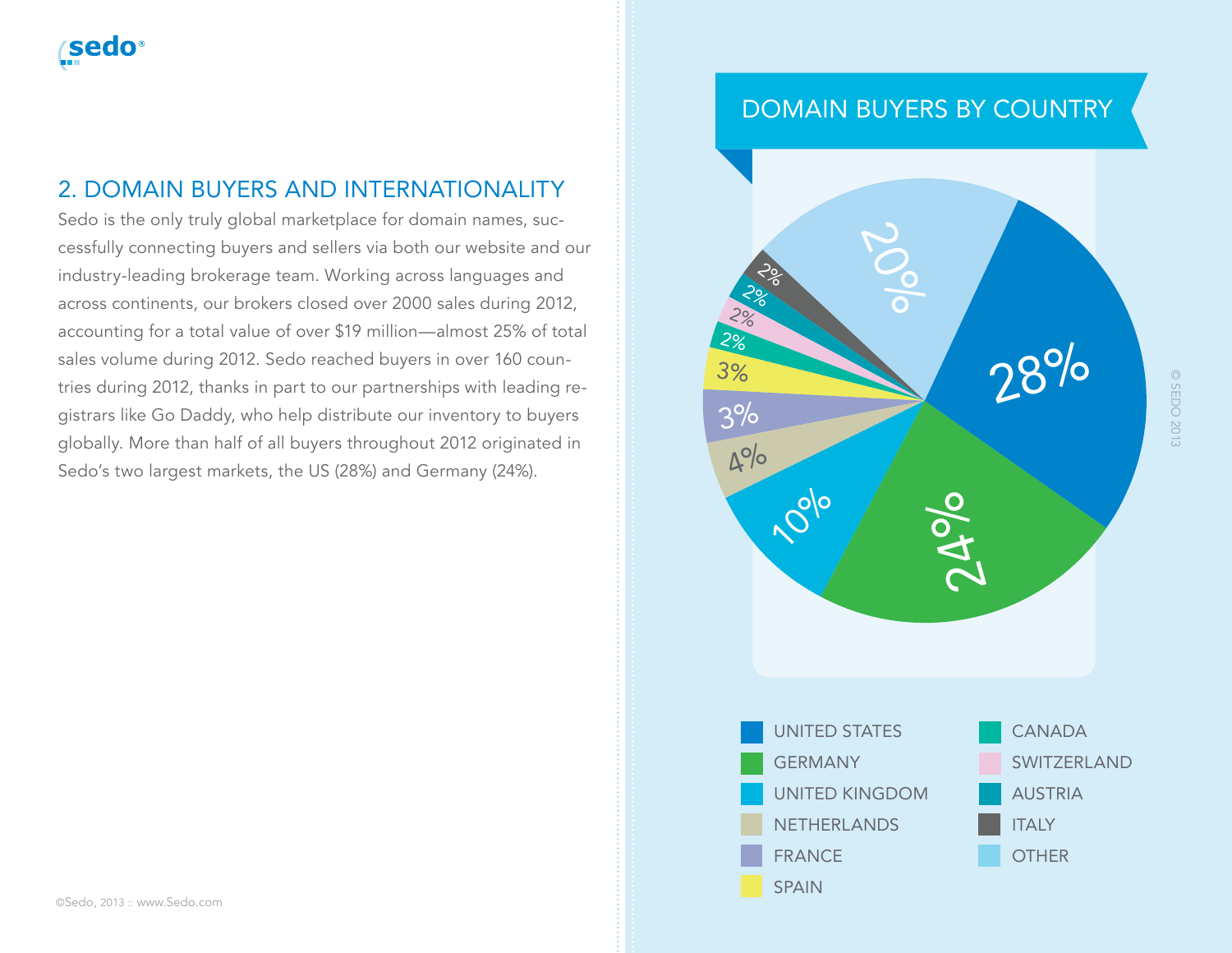# 3. SALES VOLUME

The graphs to the right show the number of domains sold annually from 2009 through 2012, as well from quarter to quarter during 2012. The first and second quarters of 2012 were the strongest, and sales of domains listed with Buy Now prices performed particularly well (an increase from 30% in 2011 to 41% in 2012).

By comparison to previous years, 2012 accounted for fewer domain name transactions. This was noted not only on Sedo's domain name marketplace, but also by independent publications like DNJournal (www.dnjournal.com). One important factor in the reduction in numbers of sales was that fewer names were sold via auctions. In previous years, a large number of auction events took place—from new TLD introductions to two character and numeric .de auctions to registry auctions like .co. and .me—which increased the sales volume during those years. We expect that the auction sales channel will show strong increases in sales volume over 2013, with the introduction of many new gTLDs.

# SALES VOLUME PER QUARTER IN 2012



# SALES VOLUME PER YEAR 2009 - 2012

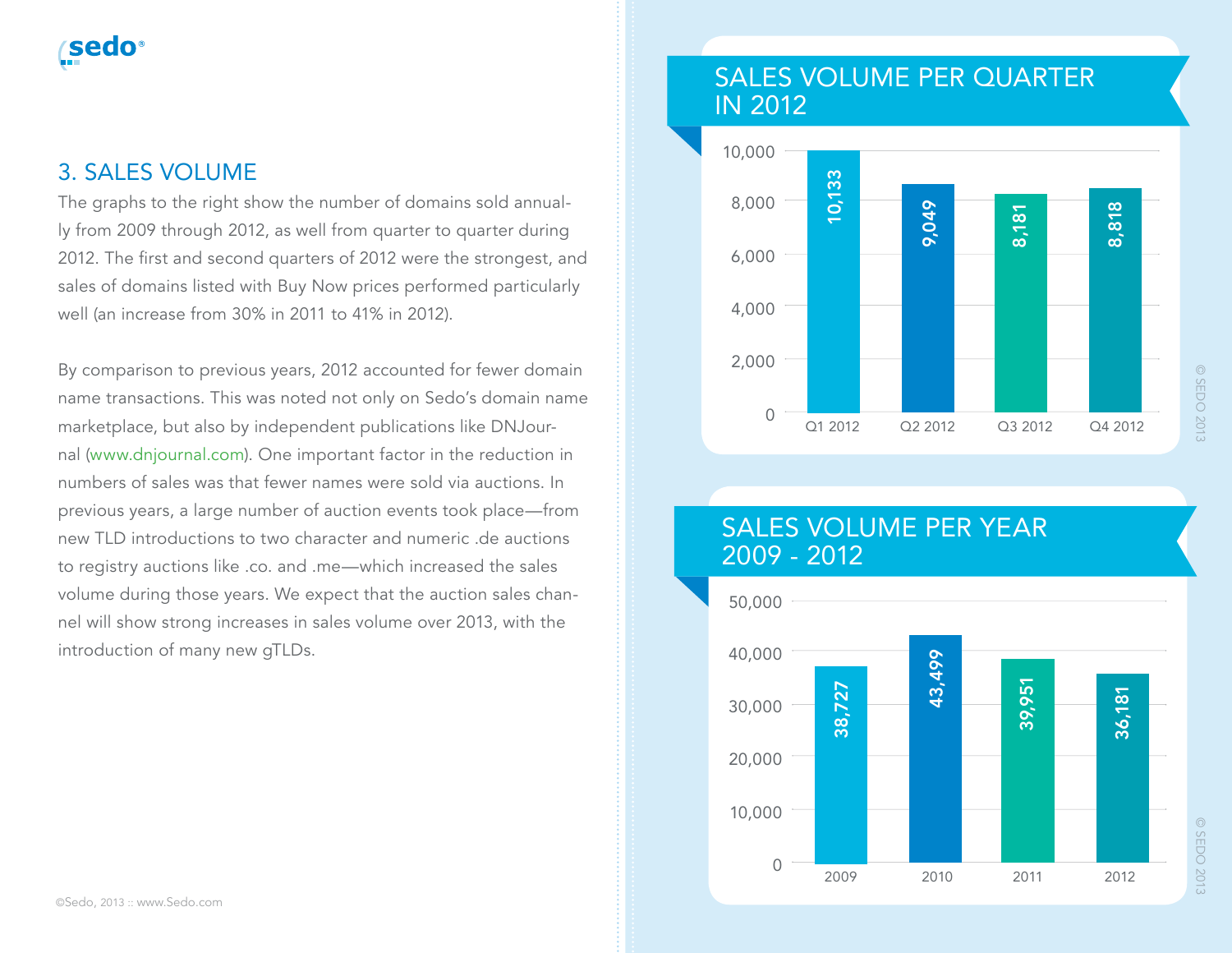# 4. SALES VALUE

The graphs to the right show the development of sales value from quarter to quarter during 2012, as well as the development of sales value annually from 2009 through 2012. The sales value per quarter shows that Q1 2012 was the strongest quarter last year.

Although fewer domain name sales took place in general during 2012, the sales value figures are a good indicator that the market remained on a relatively stable footing. Given the economic crisis in parts of the E.U., it is understandable that there was less investment in domain names. This is evidenced when considering a ccTLD like Spain's .es, for example, which had a median value in 2012 that was nearly half as high as its median value in 2011 (see chapter 8b). In addition, 2012 did not produce any record high sales in the sevenfigure range. Another possibility is that domain buyers may have held back from purchasing as many names in 2012, in order to wait to invest in the new gTLD domain names which are being released in 2013.

# SALES VALUE PER QUARTER IN 2012



© SEDO 2013

© SEDO 2013

# 2009 2010 2011 2012 \$100M \$80M \$60M \$40M \$20M 0 \$76,302,321<br>\$101,438,953<br>\$84,431,965<br>\$68,216,465

# SALES VALUE PER YEAR, 2009 - 2012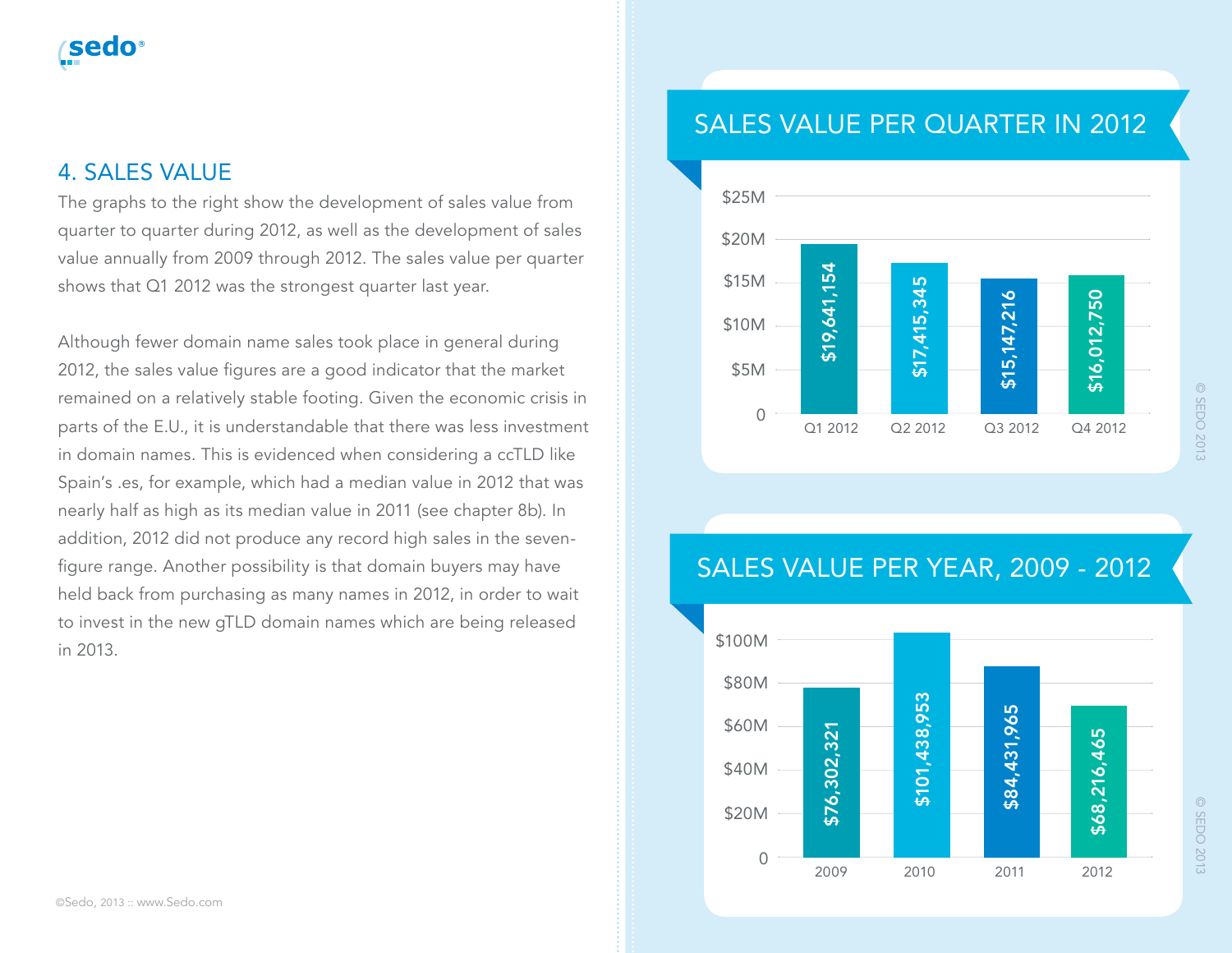

### 5. MOST POPULAR SALES CHANNELS

Continuing a trend that started in 2011, Buy Now was the most popular sales channel in 2012. Buy Now domain sales increased by 11% from 2011 to 2012, totalling 41% of all sales last year. Offer-Counteroffer sales came in second, accounting for 33% of all sales. These figures make it clear that buyers in 2012 preferred to purchase names listed as Buy Now. In 2012, we also added the new sales option of Buy Now or Best Offer. This combines our two most popular sales options and gives both buyers and sellers more flexibility.

# Q3 2012 SALES BY CHANNEL

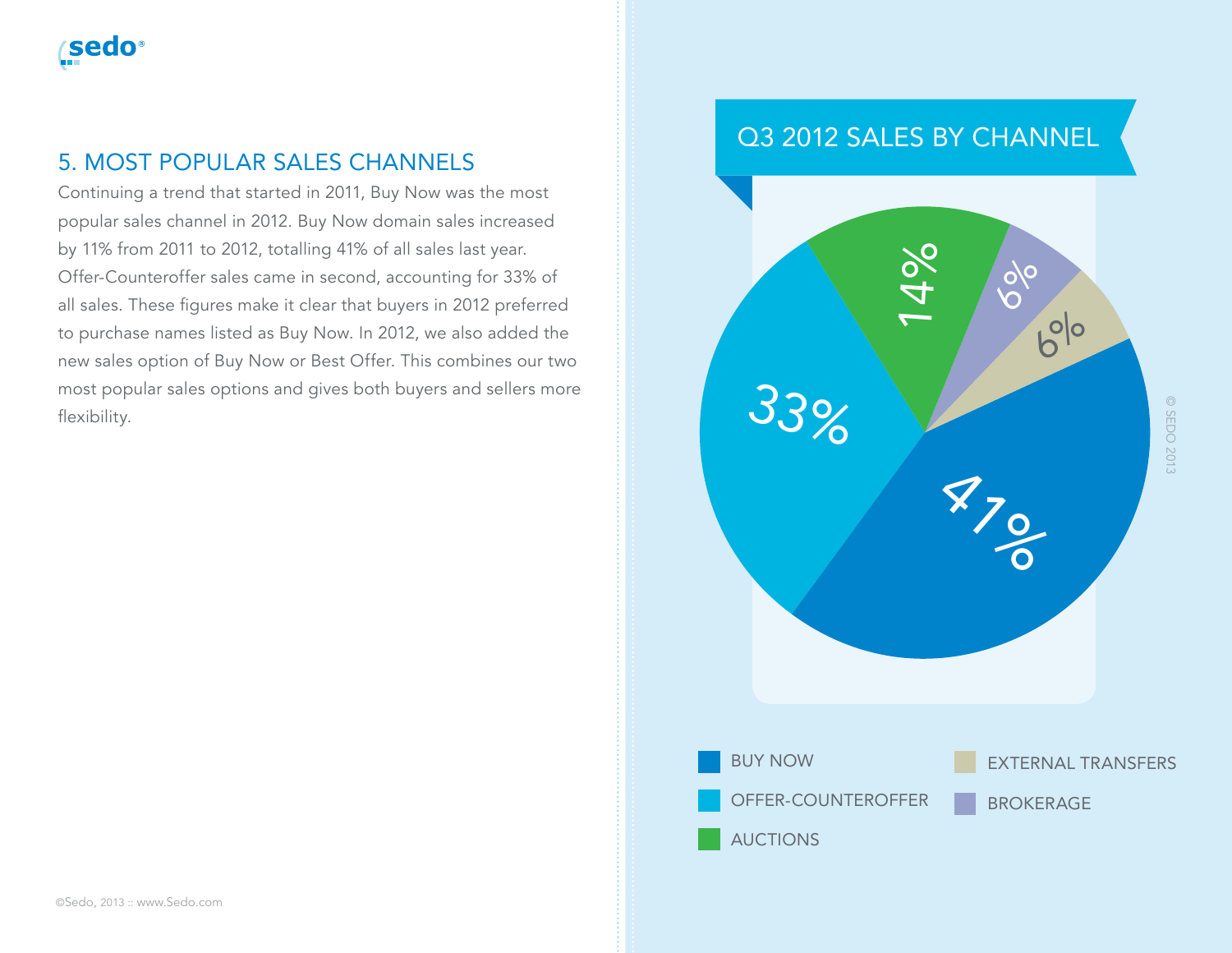# **sedo**

## 6. DOMAIN SALES BY PRICE RANGE

This chart shows the preferred price categories for buyers purchasing names at Sedo.

A total of 46% of all domains sales were for prices of \$500 or less during the course of 2012. Domains in this category consist mostly of names with two keywords which do not always match the TLD, for example bioekonomie.com (€190) and bookscan.de (€350). A majority of names in this price range sell at Buy Now prices, since Buy Now sales are simpler and faster for end user buyers.

Domains that sold for between \$500 and \$2,500 accounted in 2012 for 40% of all sales. These often consist of short terms with a ccTLD extension, for example radios.fm (€2,025). Accounting for 8% of all 2012 sales were domain names sold between the prices of \$2,500 and \$5,000.

Domains sold between \$5,000 and \$50,000 are often those with strong keywords and TLDs that fit with those keywords, for example lawyer.us (\$7,500), pizza24.com (\$13,000) or festivals.de (€12,500). Sales at a price higher than \$50,000 accounted for only 1% of total 2012 sales, and are often intended for international use or highly brandable sites, for example designers.com (\$118,000). Sales over \$50,000 accounted for only 1% of total 2012 sales, and are often intended for international use or highly brandable sites, for example our top sales webhosting.co.uk (\$500,000) or designers.com (\$118,000).

# SALES BY PRICE RANGE

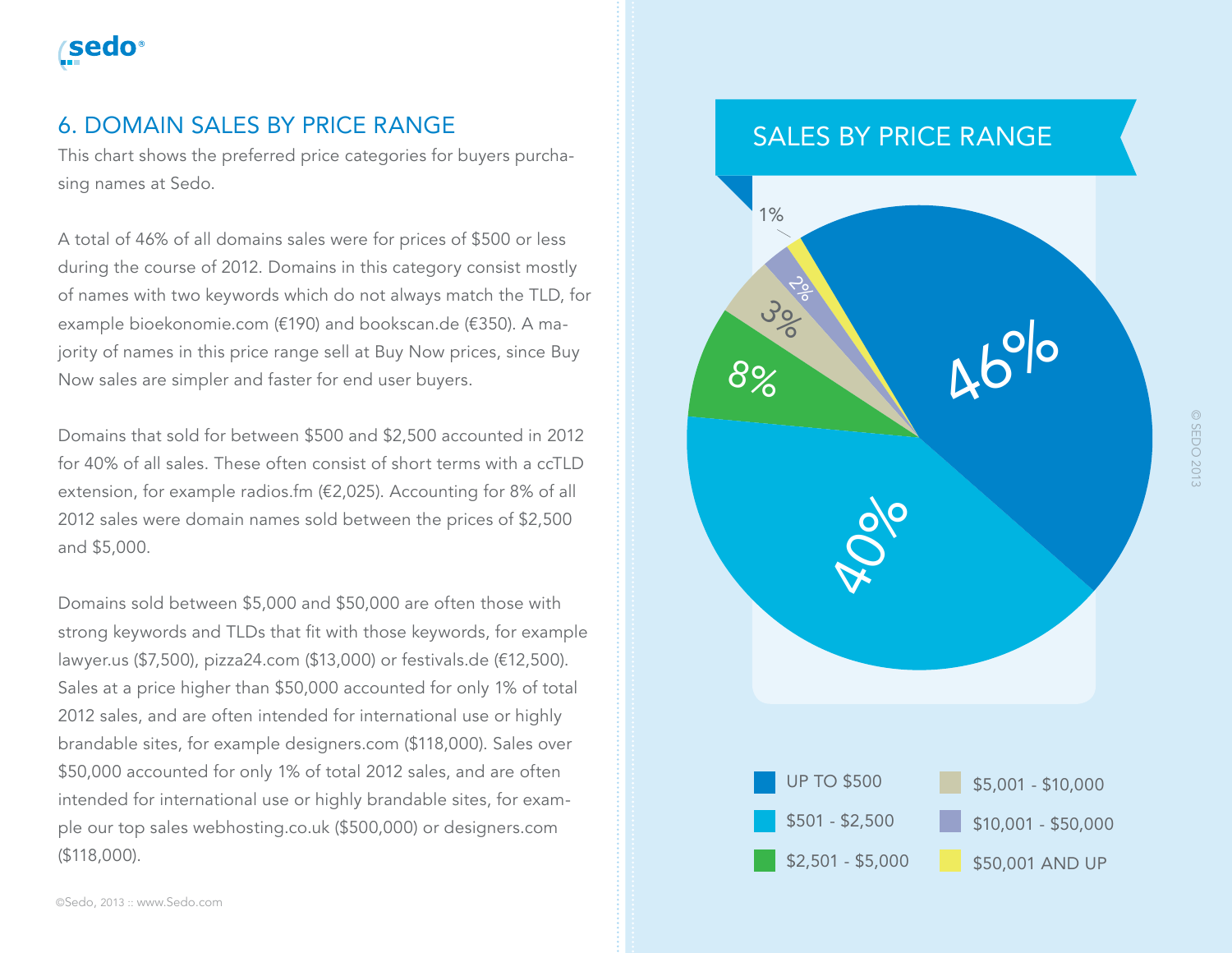# 7. COMPARISON OF MEAN SALES PRICES

#### A) MEAN SALES PRICES BY gTLD

The mean average sales price of .com domains decreased during 2012 to \$2,148, however .net and .org—the traditional alternatives to .com—both saw increases. At \$1,880, the mean average for the .net extension increased most by comparison to 2011, showing that there is still demand for solid alternatives to .com. The .info and .biz extensions decreased over the previous year.

#### B) MEAN SALES PRICES BY ccTLD

Three ccTLDs saw significant increases in mean average prices. The .co.uk extension increased from a mean price of \$1,273 to \$1,919 in 2012, while .at increased even more, from \$1,177 to \$1,993. The third was the .eu extension, which has seen two consecutive years of growth. Typically, Sedo's marketplace sees a large number of .de sales over the course of a year, but the mean price for .de decreased in 2012 as compared to 2011. The increase in mean price for .at can be traced to high-value sales like pizza.at (€75,000), while the top public sale of the year, webhosting.co.uk, certainly played a role in the increase for .co.uk.

## MEAN SALES PRICE BY gTLD

| gTLD        | 2010    | 2011    | 2012    |
|-------------|---------|---------|---------|
| .COM        | \$3,185 | \$2,775 | \$2,148 |
| .NET        | \$1,599 | \$1,602 | \$1,880 |
| .ORG        | \$2,217 | \$1,289 | \$1,315 |
| .BIZ        | \$879   | \$1,285 | \$879   |
| <b>INFO</b> | \$795   | \$990   | \$896   |

## MEAN SALES PRICE BY ccTLD

| ccTLD  | 2010    | 2011    | 2012    |
|--------|---------|---------|---------|
| .CO.UK | \$2,008 | \$1,273 | \$1,919 |
| AT     | \$1,000 | \$1,177 | \$1,993 |
| .FR    | \$6,768 | \$2,386 | \$1,833 |
| .ES    | \$1,425 | \$2,366 | \$1,884 |
| .DE    | \$1,514 | \$1,530 | \$1,293 |
| .EU    | \$706   | \$1,169 | \$1,212 |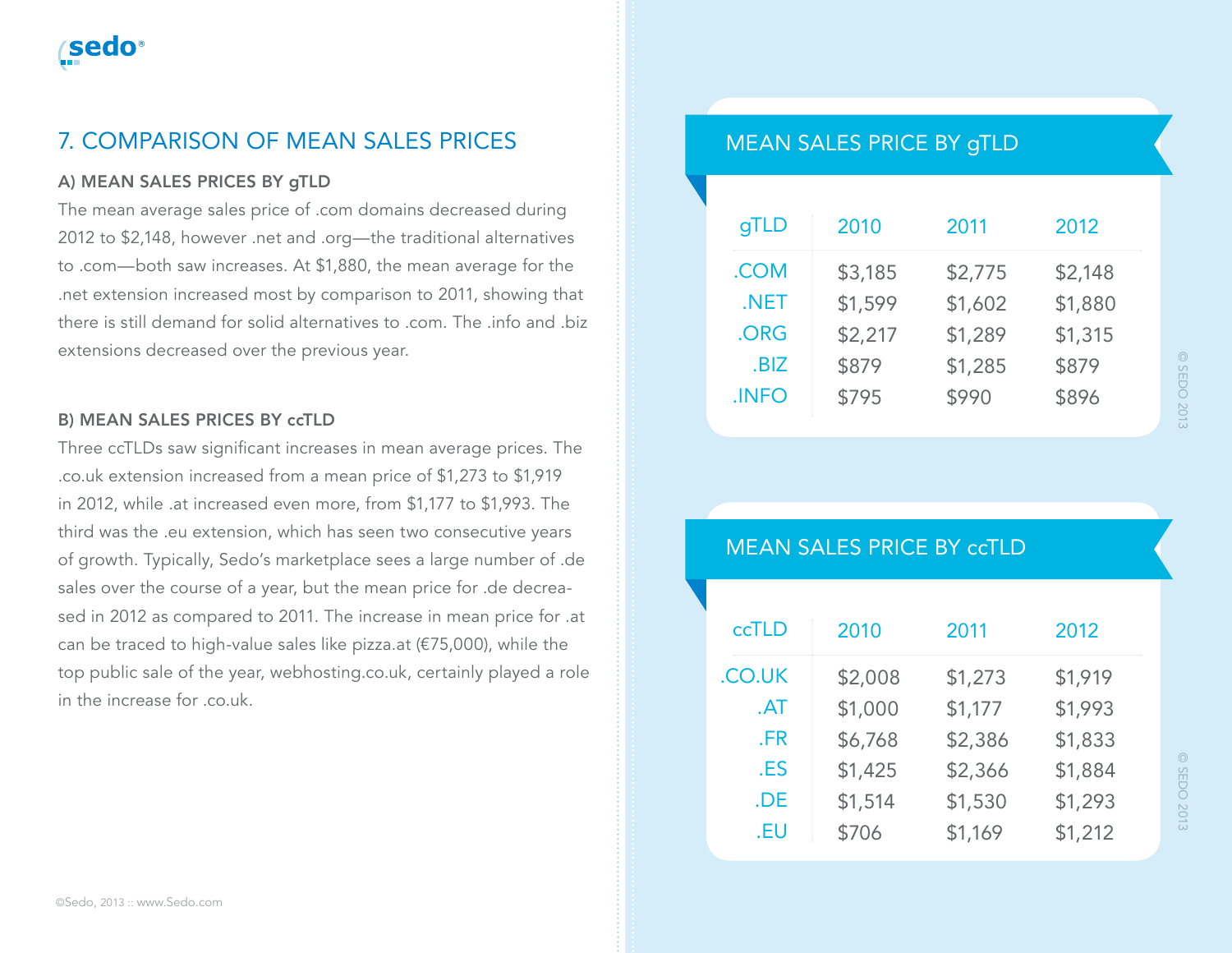# 8. COMPARISON OF MEDIAN SALES PRICES

#### A) MEDIAN PRICES BY gTLD

Though median sales prices in 2012 were a little lower as compared with the previous year, the market remained relatively stable. The .com extension retained the highest median sales price at \$642. The .info TLD saw the greatest decrease.

#### B) MEDIAN PRICES BY ccTLD

During 2012, the surprise hit among ccTLD median prices was .eu, which has seen a price increase from \$375 in 2011 to \$850. The top median price among ccTLDs was .fr, at \$986. Other ccTLDs saw minor decreases, though .es domains exhibited a large decrease from \$832 in 2011 to \$400 in 2012. This is likely due to the current economic status in Spain.

## MEDIAN SALES PRICE BY gTLD

| gTLD  | 2010  | 2011  | 2012  |
|-------|-------|-------|-------|
| .COM  | \$550 | \$650 | \$642 |
| .NET  | \$590 | \$555 | \$510 |
| .ORG  | \$591 | \$510 | \$500 |
| .BIZ  | \$407 | \$424 | \$392 |
| .INFO | \$416 | \$480 | \$395 |

#### MEDIAN SALES PRICE BY ccTLD

| ccTLD  | 2010  | 2011    | 2012  |  |
|--------|-------|---------|-------|--|
| .DE    | \$439 | \$412   | \$387 |  |
| AT     | \$513 | \$645   | \$640 |  |
| .FR    | \$806 | \$1,075 | \$986 |  |
| .ES    | \$652 | \$832   | \$400 |  |
| .CO.UK | \$580 | \$624   | \$553 |  |
| .EU    | \$203 | \$375   | \$850 |  |
|        |       |         |       |  |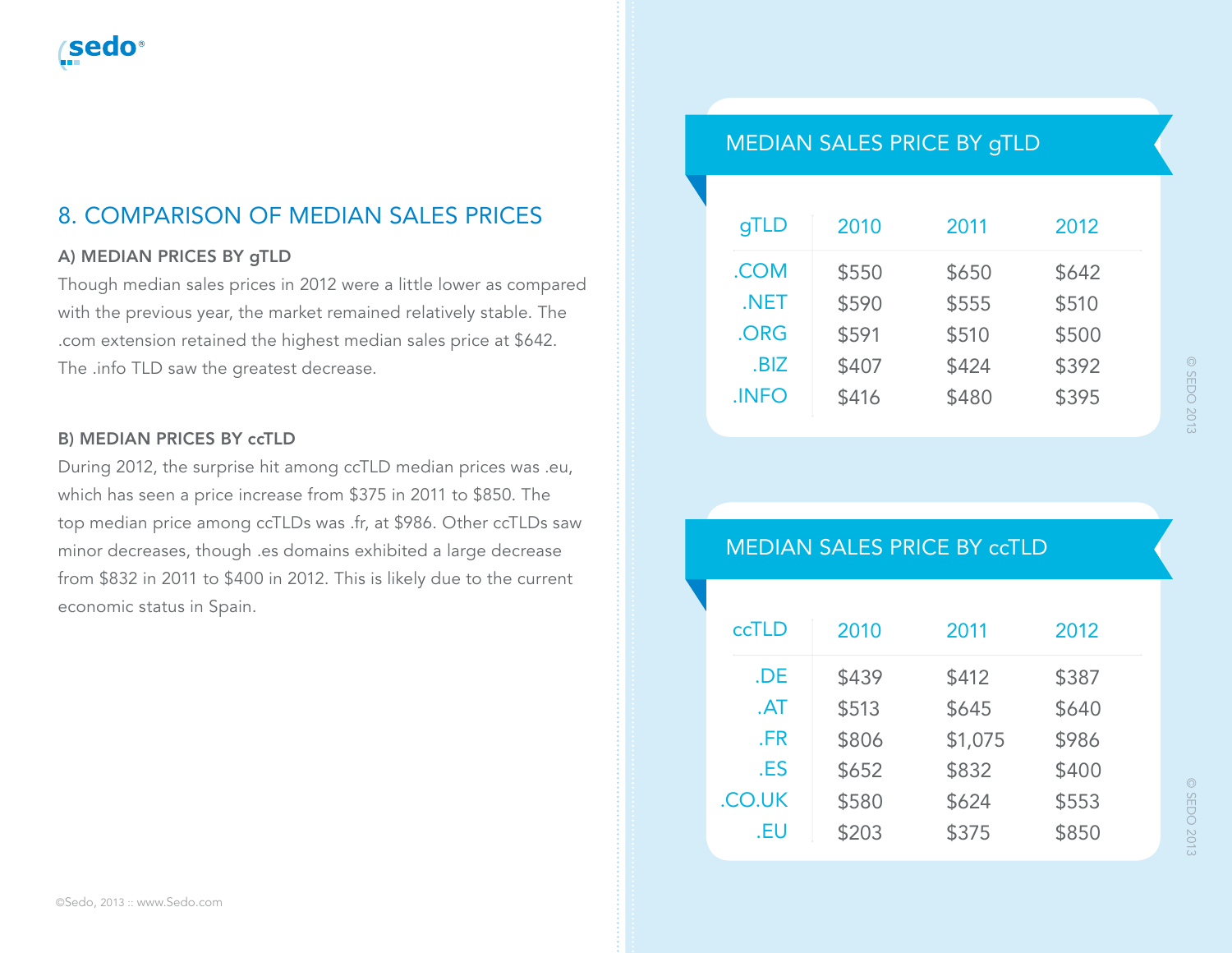# 9. TOP 10 PUBLIC SALES

To the right is a list that shows the top 10 public sales over Sedo's Domain Marketplace in 2012. Over 80% of Sedo's sales revenue is private, and is not included in this list.

Traditionally, the .com extension has dominated the top 10 sales lists, but in 2012, a few high value ccTLD sales made their way into the top 10: hoteles.es, buy.me und online-casino.de.

# TOP 10 PUBLIC SALES OF 2012

| <b>DOMAIN</b>     | <b>SOLD FOR</b> |
|-------------------|-----------------|
| webhosting.co.uk  | \$500,000       |
| hoteles.es        | €275,000        |
| bra.com           | \$165,000       |
| kboing.com        | \$150,000       |
| metal.com         | \$140,000       |
| buy.me            | €115,000        |
| online-casino.de* | €115,000        |
| channel.com       | \$125,000       |
| designers.com     | \$118,000       |
| fahrrad.com       | €90.000         |

*\*These domains were sold via Sedo's domain brokerage service.*